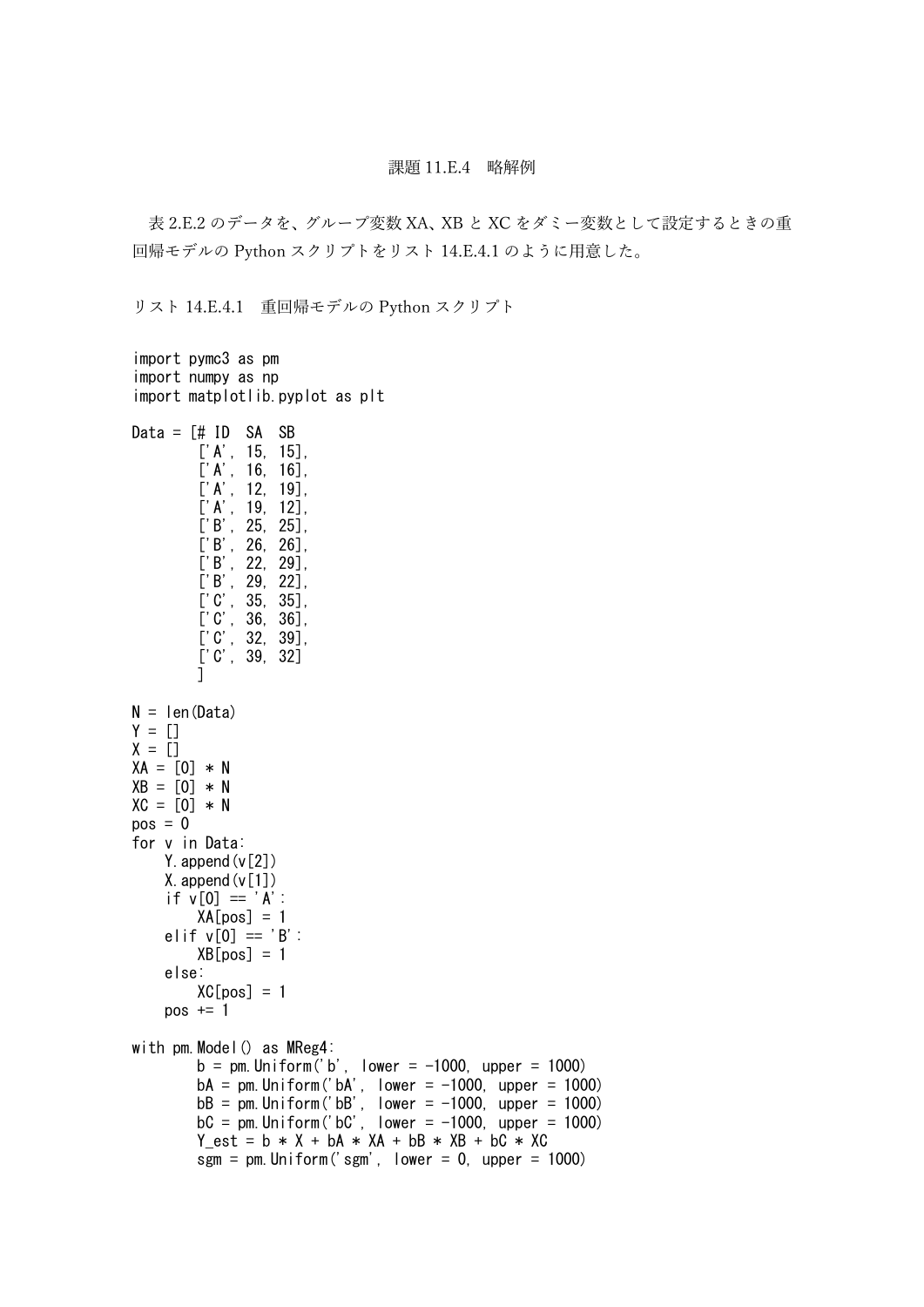```
Y obs = pm. Normal('Y obs', mu = Y est, sd = sgm, observed = Y)
trace = pm. sample()
pm.traceplot(trace)
plt.show()
summary trace = pm. summary (trace)
print('\\n', summary_trace)
smpl\_b = \text{trace}['b']bpp025 = np.percentile(smpl b. 2.5)
bp975 = np. percentile(smpl b. 97.5)
plt.hist(smpl_b)
plt.xlabel('b')
plt.title('95% CI = [0:3f], [1:3f]' format(bp025, bp975))
plt.show()
smpl\_bA = trace['bA']smpl_bB = trace['bB']smpl bC = \text{trace}['bC']Yregs = []for i in range(N):
        Yregs.append([])
for sb, sbA, sbB, sbC in zip(smpl_b, smpl_bA, smpl_bB, smpl_bC):
        for \mathbf{j} in range (N):
                 v = sb * X[j] + sbA * XA[j] + sbB * XB[j] + sbC * XC[j]Yregs[j].append(v)
meanYreg = [0] * N
for i in range(N):
        meanYreg[i] = np. median(Yreg[i])
plt.plot(meanYreg, Y, 'bo')
plt.xlabel('Yreg')
plt.ylabel('Y')
minYreg = np. amin(meanYreg)maxYreg = np. amax (meanYreg)
plt.plot([minYreg, maxYreg], [minYreg, maxYreg],
             'b--', |abel = 'y = x'plt.legend()
plt.show()
```

```
リスト 14.E.4.1 のスクリプトを実行すると、図 14.E.4.1 のフォームが表示される。
```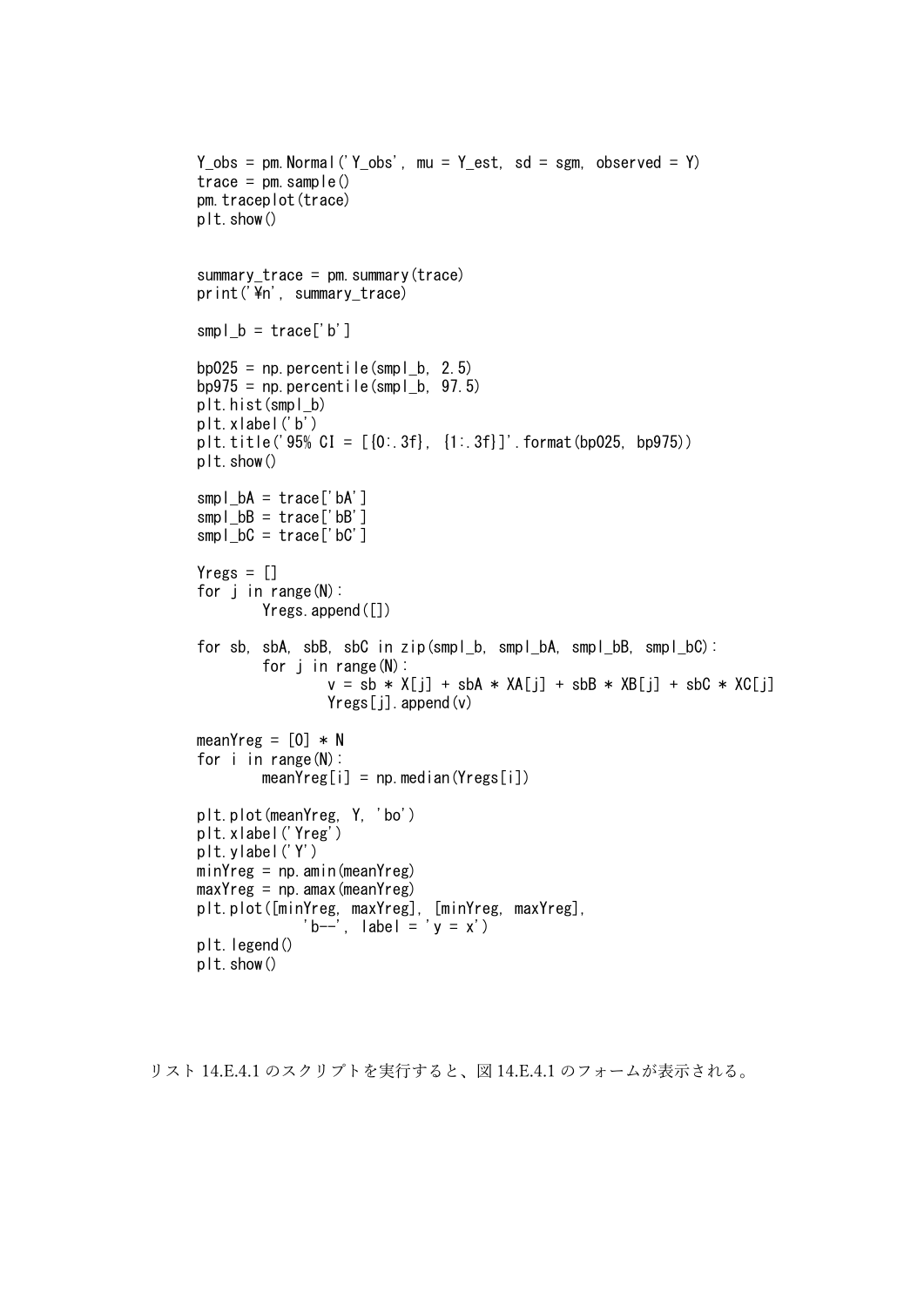

図 14.E.4.1 リスト 14.E,4.1 のスクリプトの実行で表示されるフォーム

図 14.E.4.1 のフォームを閉じると、図 14.E.4.2 のフォームが表示される。



図 14.E.4.2 傾き b の事後分布

```
傾きbの事後分布における b の値が負である比率は「Prop(b < 0) = 1.000」であり、0 の
```